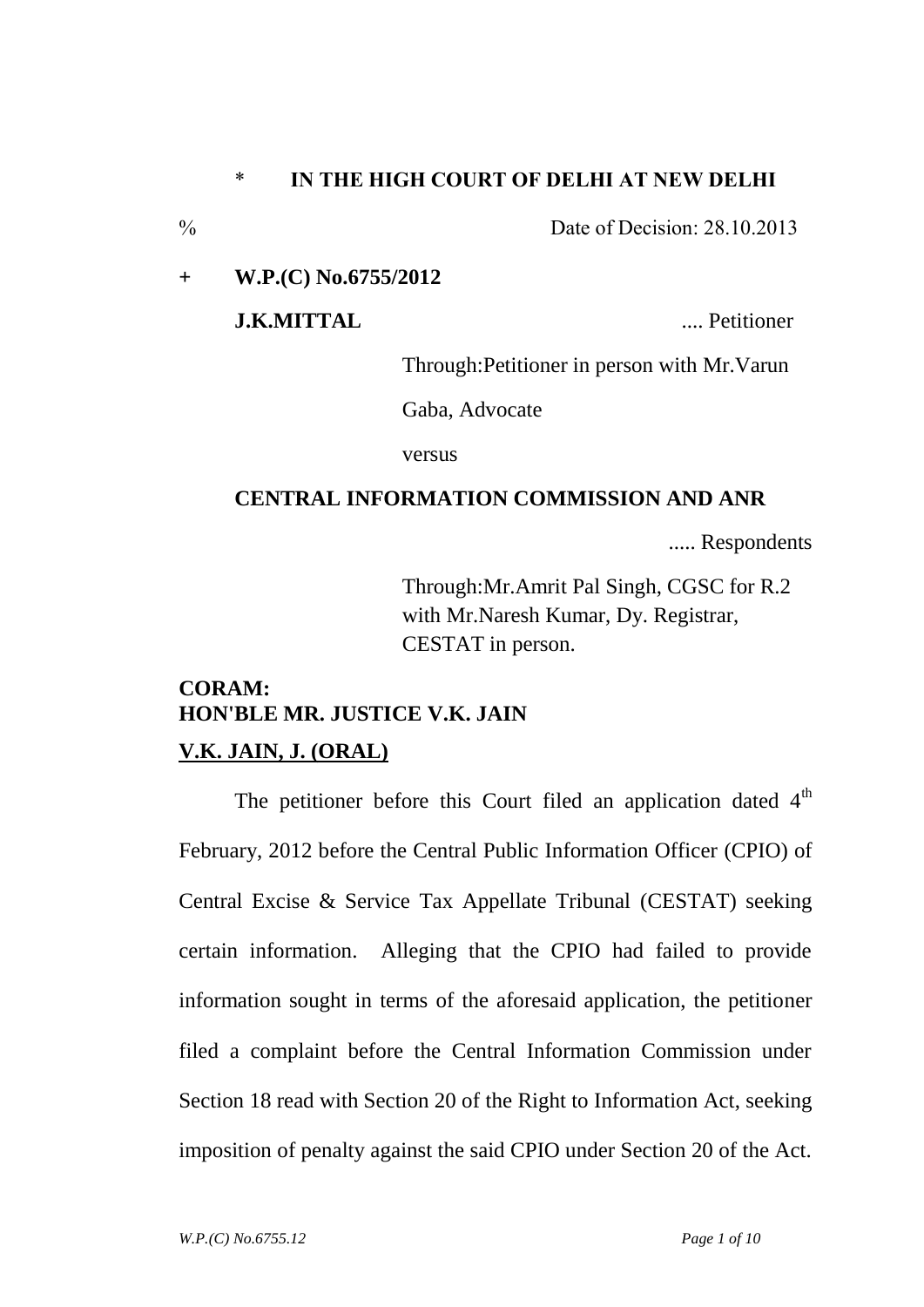In the aforesaid complaint, the petitioner clearly stated that he had filed a separate appeal under Section 19 of the Act before the First Appellate Authority and in the complaint he was seeking action against the CPIO since the Hon'ble Supreme Court in **CIC vs. State of Manipur & Ors.**  had held that the procedure contemplated under Section 18 of the Act was altogether different from the procedure contemplated under Section 19 of the Act and, therefore, the Commission has no power, while dealing with a complaint, to direct providing of the information subjectmatter of the complaint. In Para 6 of the complaint, the petitioner reiterated that he was not seeking any information and the Commission had no jurisdiction to direct providing of the information while considering a complaint under Section 18 of the Act.

2. The aforesaid complaint was disposed of by the Commission, vide impugned order dated  $19<sup>th</sup>$  July, 2012 which, to the extent it is relevant, reads as under:-

"2. In order to avoid multiple proceedings under sections 18 and 19 of the RTI Act, viz., complaints and appeals, this case is remitted to CPIO, Customs Excise & Service Tax, Appellate Tribunal, New Delhi (along with copy of appeal and RTIrequest), with the following directions: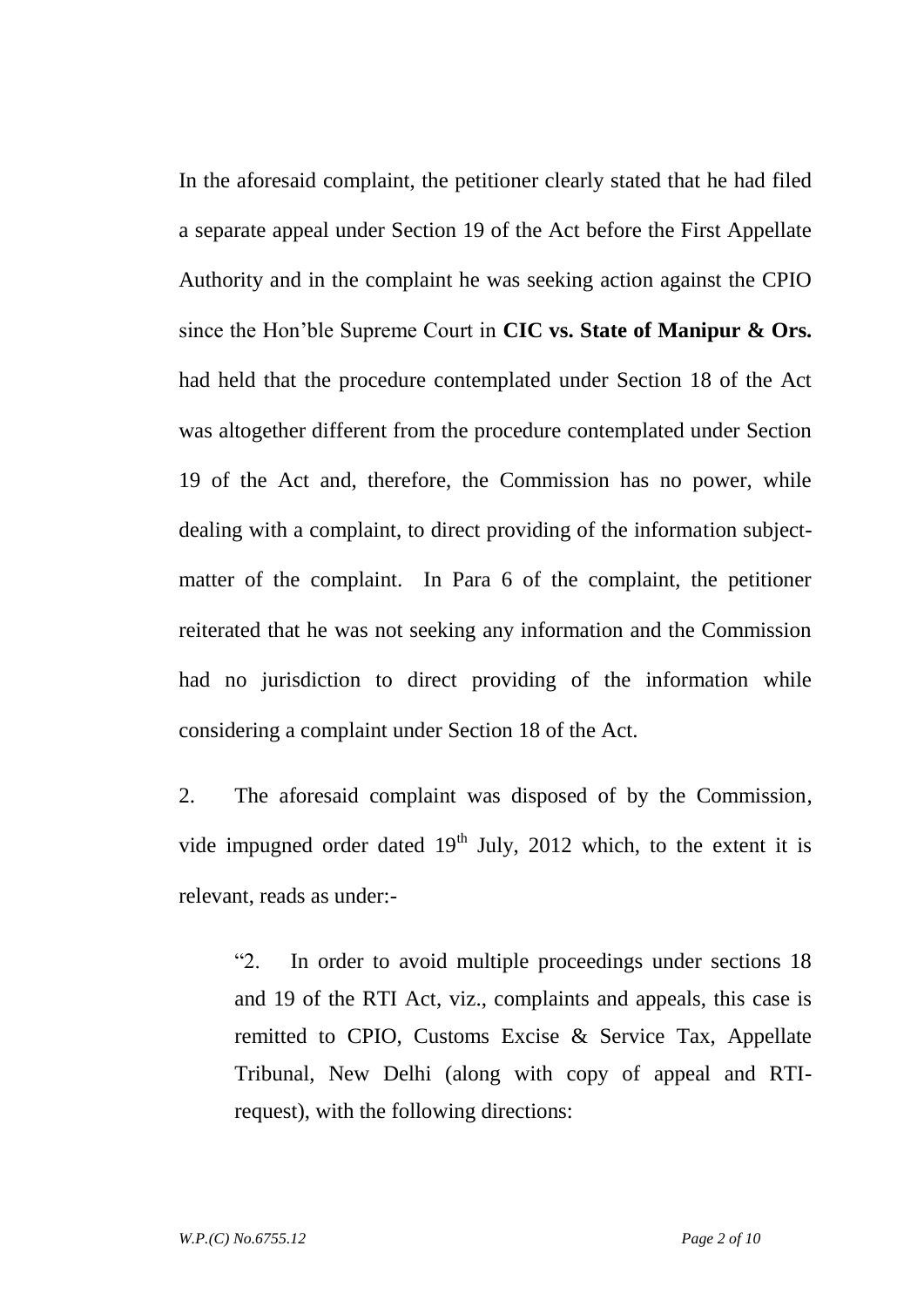(i) In case no reply has been given by the CPIO to the Complainant to his RTI- request dated 14.2.2012 CPIO should furnish a reply to the Complainant **within two weeks** of receipt of this order.

(ii) In case CPIO has already given a reply to the Complainant in the matter, he should furnish a copy of his reply to the Complainant **within one week** of receipt of this order."

3. Section 18 of the Act, to the extent it is relevant provides that it shall be the duty of the Commission to receive and enquire into a complaint from any person who has been refused access to any information requested under the Act or who has not been given a response to a request for information or access to information within the time limits specified under the Act. It is, therefore, obligatory for the Commission to decide such a complaint on merit instead of simply directing the CPIO to provide information which the complainant had sought. If the Commission finds that the CPIO had without reasonable cause refused to receive an application for information or had not furnished information within the prescribed time or had given incorrect, incomplete or misleading information, it is required to impose prescribed penalty upon such a CPIO/SPIO, as the case may be. In the cases covered by Sub-section (2) of Section 20 of the Act, the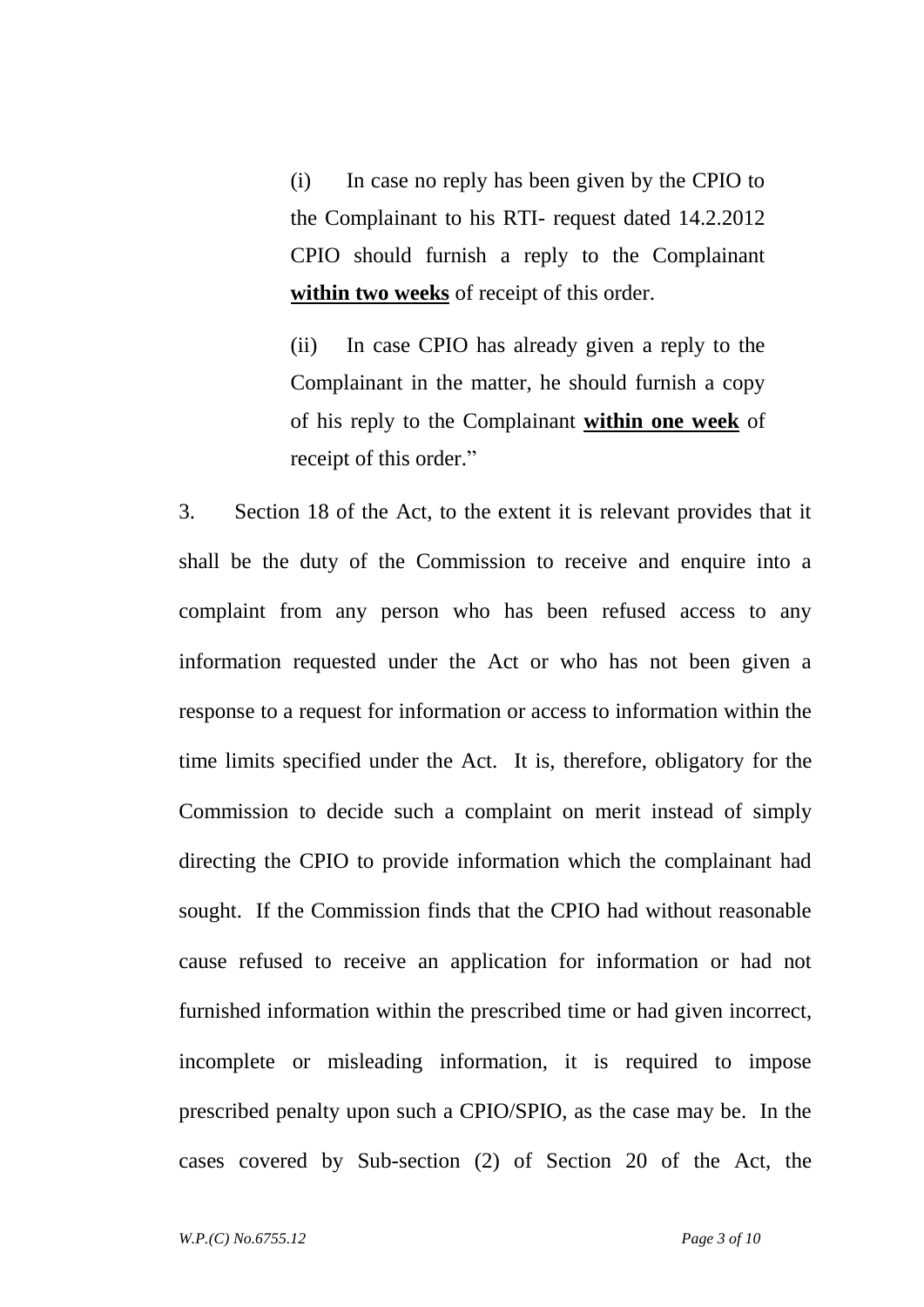Commission is also required to recommend disciplinary action against the concerned CPIO or SPIO, under the service rules applicable to him. Section 19 of the Act, on the other hand, provides for a first appeal to the First Appellate Authority under Sub-section (1) and a Second Appeal to the Commission under Sub-section (3) of the aforesaid Section. Sub-section (8) of the aforesaid Act deals with the power of the Commission with respect to the appeals preferred in terms of Subsection (3) of the said Section and reads as under:-

> "8. In its decision, the Central Information Commission or State Information Commission, as the case may be, has the power to,-

> [\(a\)](http://indiankanoon.org/doc/339761/) require the public authority to take any such steps as may be necessary to secure compliance with the provisions of this Act, including-

> [\(i\)](http://indiankanoon.org/doc/909482/) by providing access to information, if so requested, in a particular form;

> [\(ii\)](http://indiankanoon.org/doc/15278/) by appointing a Central Public Information Officer or State Public Information Officer, as the case may be;

> [\(iii\)](http://indiankanoon.org/doc/41651/) by publishing certain information or categories of information;

> [\(iv\)](http://indiankanoon.org/doc/522746/) by making necessary changes to its practices in relation to the maintenance, management and destruction of records;

> [\(v\)](http://indiankanoon.org/doc/1044102/) by enhancing the provision of training on the right to information for its officials;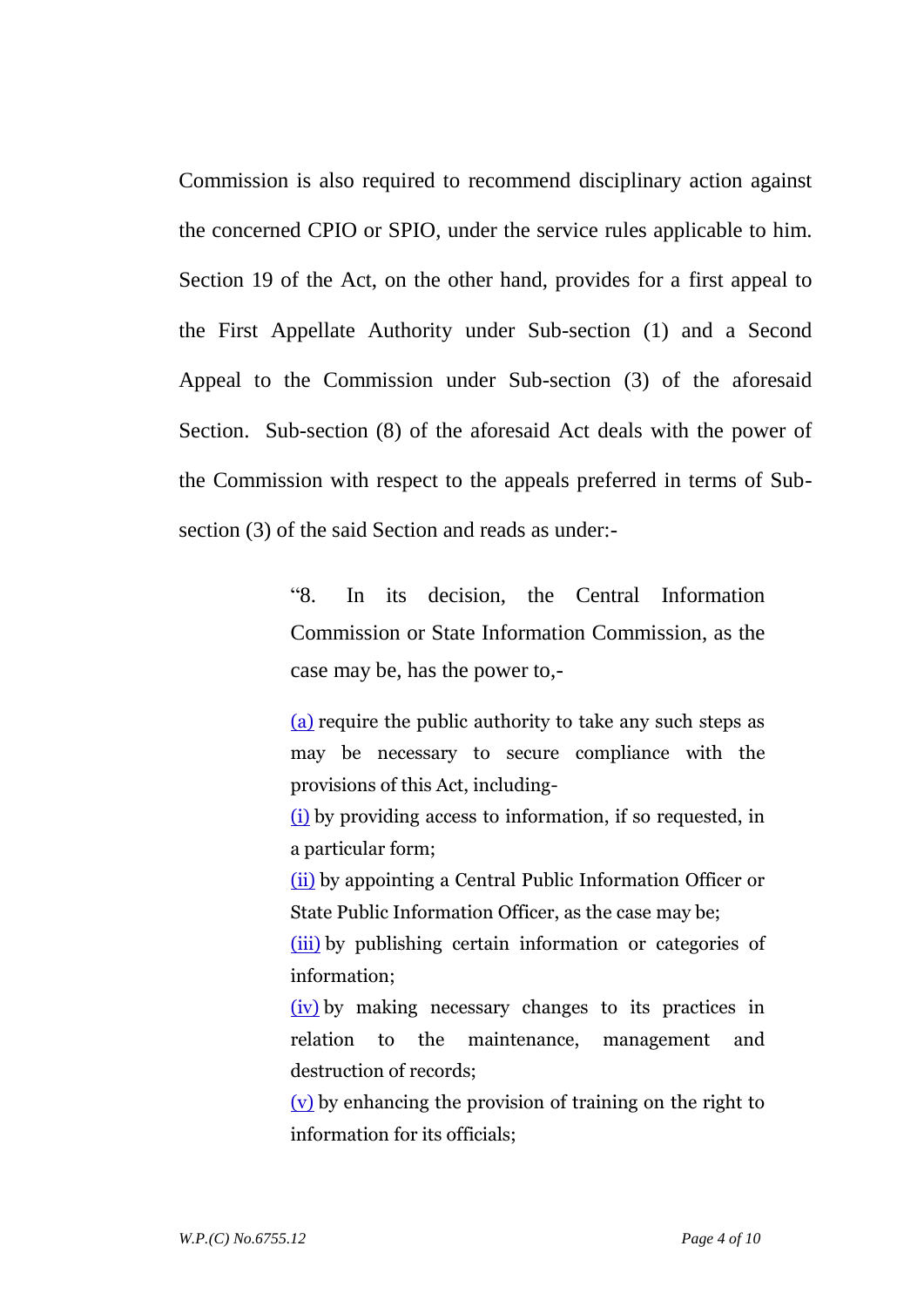[\(vi\)](http://indiankanoon.org/doc/1665734/) by providing it with an annual report in compliance with clause (b) of sub- section (1) of section 4; [\(b\)](http://indiankanoon.org/doc/397985/) require the public authority to compensate the complainant for any loss or other detriment suffered; [\(c\)](http://indiankanoon.org/doc/1231381/) impose any of the penalties provided under this Act; [\(d\)](http://indiankanoon.org/doc/974892/) reject the application."

4. The scope of the powers of the Commission under Section 18 of the Act came up for consideration of the Hon'ble Supreme Court in **Central Information Commissioner vs. State of Manipur 2012(286) E.L.T. 485(S.C.)** Appellant No.2 in the aforesaid case filed an application dated 9.2.2007 seeking certain information from the State Information Officer. Since no response was received, he preferred a complaint before the State Chief Information Commissioner under Section 18 of the Act. The said State Chief Information Commissioner directed respondent No.2 before the Apex Court to furnish the information which appellant No.2 had sought. The aforesaid direction of the State Chief Information Commissioner was challenged by the State by way of writ petition. The appellant No.2 had filed yet another complaint before the Chief Information Commissioner which also had met a similar fate at the hands of the State Chief Information Commissioner. A learned Single Judge of the High Court upheld the order passed by the State Chief Information Commissioner. Being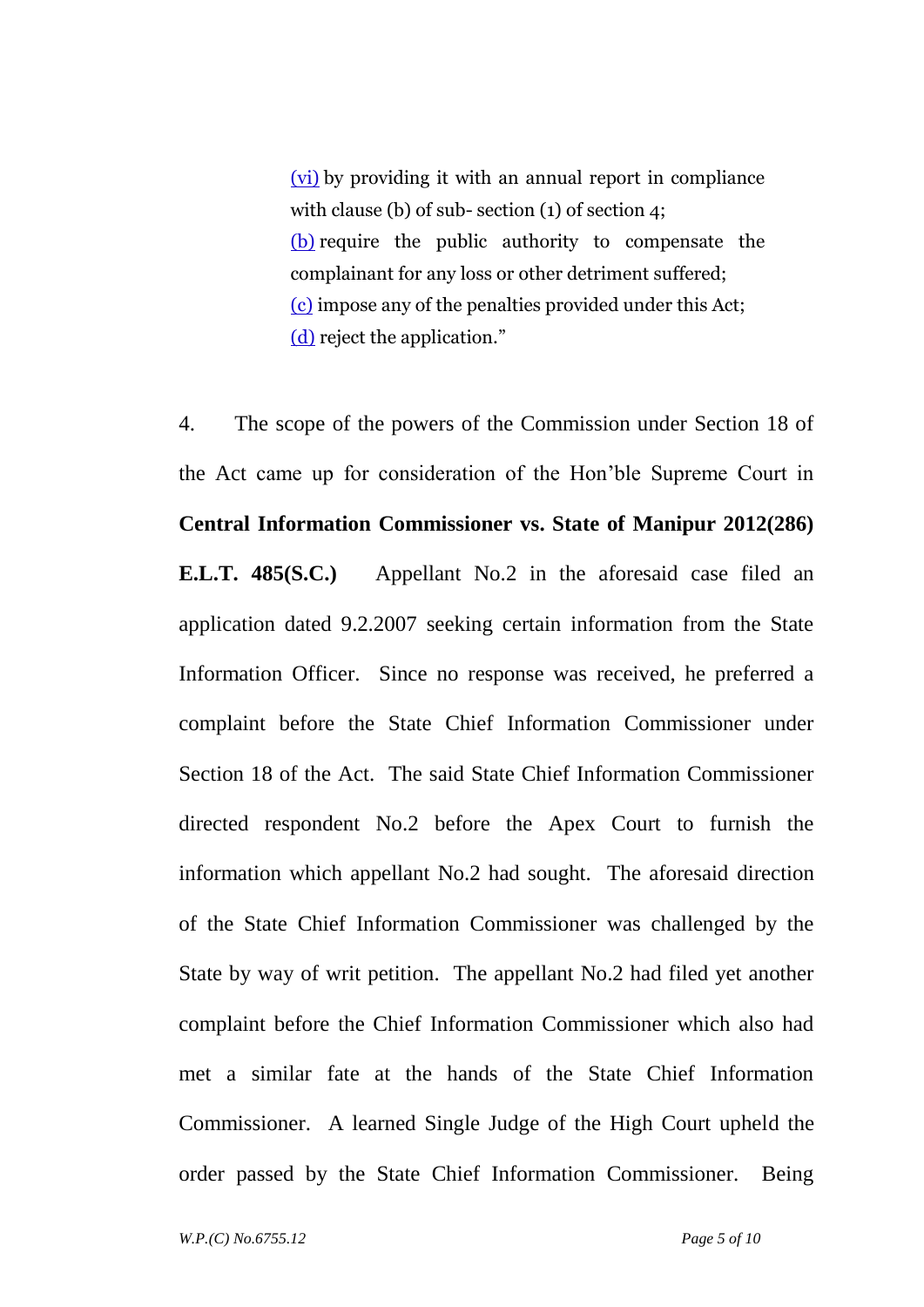aggrieved, the State preferred an appeal before a Division Bench of the High Court which held that the Commissioner had no power to direct the respondent to furnish information since such a power could be exercised only in terms of Section 19 of the Act. The Commissioner was accordingly directed to dispose of the complaint in accordance with law. Being aggrieved by the order passed by the Division Bench, the Chief Information Commissioner preferred an appeal by Special Leave. Rejecting the appeal filed by the Commissioner, the Apex Court, *inter alia*, held as under:-

> "…28. The question which falls for decision in this case is the jurisdiction, if any, of the Information Commissioner under Section 18 in directing disclosure of information. In the impugned judgment of the Division Bench, the High Court held that the Chief Information Commissioner acted beyond his jurisdiction by passing the impugned decision dated 30th May, 2007 and  $14<sup>th</sup>$  August, 2007. The Division Bench also held that under Section 18 of the Act the State Information Commissioner is not empowered to pass a direction to the State Information Officer for furnishing the information sought for by the complainant.

> 29. If we look at Section 18 of the Act it appears that the powers under Section 18 have been categorized under clauses (a) to (f) of Section 18(1). Under clauses (a) to (f) of Section 18(1) of the Act the Central Information Commission or the State Information Commission, as the case may be, may receive and inquire into complaint of any person who has been refused access to any information requested under this Act (Section 18(1)(b)) or has been given incomplete, misleading or false information under the Act (Section  $18(1)(e)$  or has not been given a response to a request for information or access to information within time limits specified under the Act (Section  $18(1)(c)$ . We are not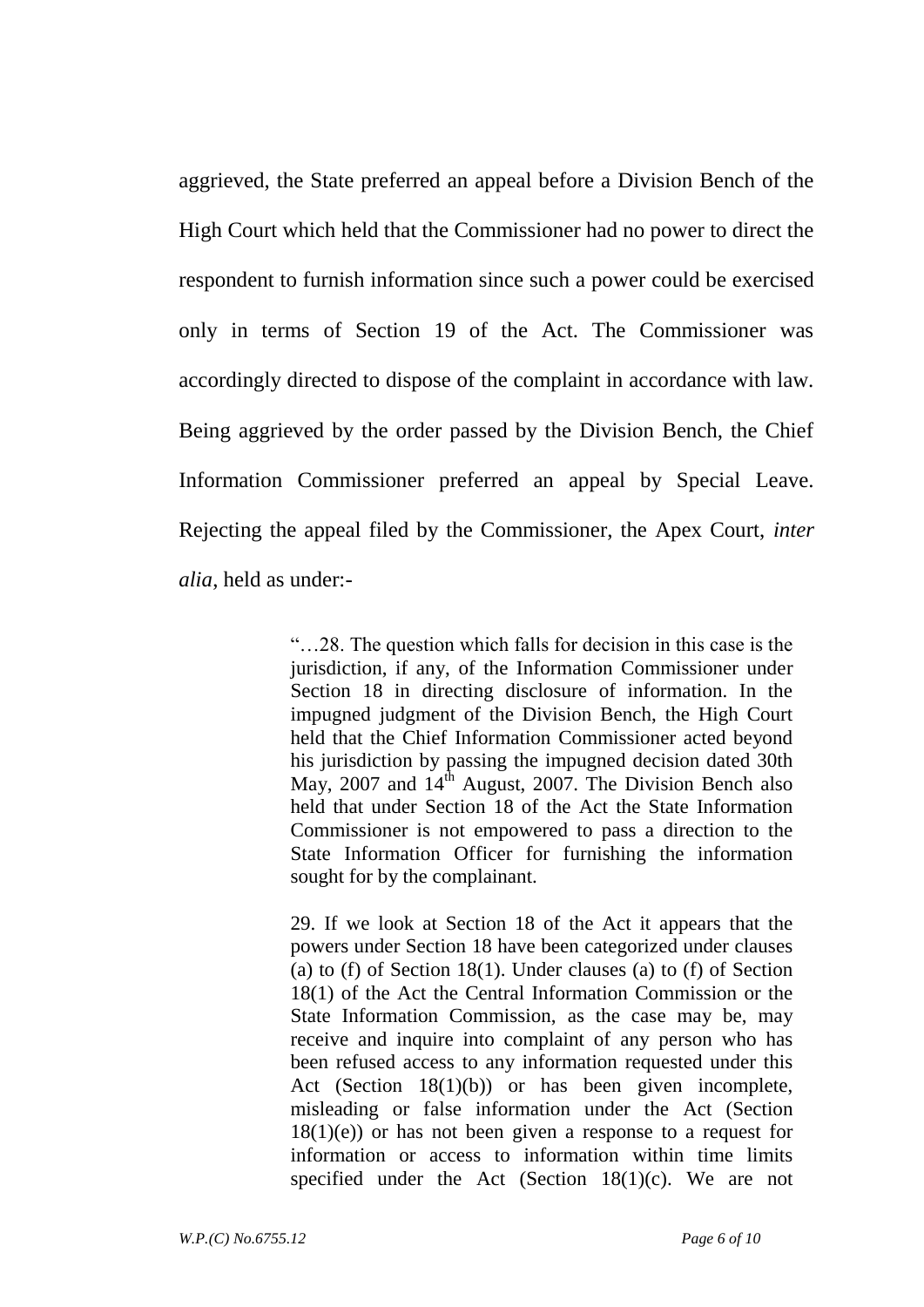concerned with provision of Section 18(1) (a) or 18(1)(d) of the Act. Here we are concerned with the residuary provision under Section 18 (1)(f) of the Act. Under Section 18(3) of the Act the Central Information Commission or State Information Commission, as the case may be, while inquiring into any matter in this Section has the same powers as are vested in a civil court while trying a suit in respect of certain matters specified in Section 18(3)(a) to (f). Under Section 18(4) which is a non-obstante clause, the Central Information Commission or the State Information Commission, as the case may be, may examine any record to which the Act applies and which is under the control of the public authority and such records cannot be withheld from it on any ground.

30. It has been contended before us by the Respondent that under Section 18 of the Act the

Central Information Commission or the State Information Commission has no power to provide access to the information which has been requested for by any person but which has been denied to him. The only order which can be passed by the Central Information Commission or the State Information Commission, as the case may be, under Section 18 is an order of penalty provided under Section 20. However, before such order is passed the Commissioner must be satisfied that the conduct of the Information Officer was not bona fide.

# XXXXX XXXXX XXXXX

37. We are of the view that Sections 18 and 19 of the Act serve two different purposes and lay down two different procedures and they provide two different remedies. One cannot be a

Substitute for the other.

38. It may be that sometime in statute words are used by way of abundant caution. The same is not the position here. Here a completely different procedure has been enacted under Section 19. If the interpretation advanced by the learned Counsel for the Respondent is accepted in that case Section 19 will become unworkable and especially Section 19(8) will be rendered a surplusage. Such an interpretation is totally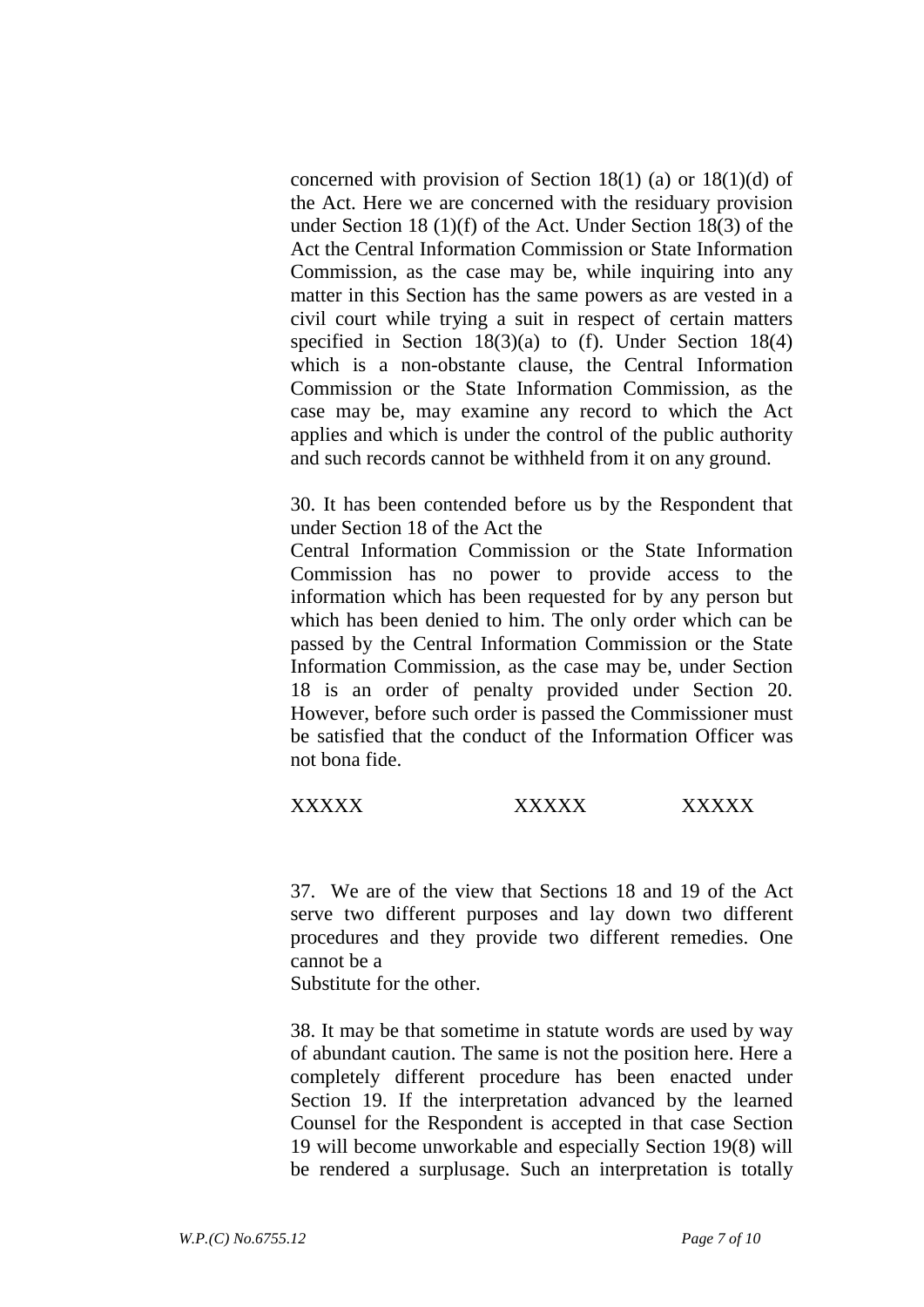opposed to the fundamental canons of construction. Reference in this connection may be made to the decision of this Court in Aswini Kumar Ghose and Anr. v. Arabinda Bose and Anr.: AIR 1952 SC 369. At page 377 of the report Chief Justice Patanjali Sastri had laid down:

 "It is not a sound principle of construction to brush aside words in a statute as being inapposite surplusage, if they can have appropriate application in circumstances conceivably within the contemplation of the statute."

#### XXXXX XXXXX XXXXX

42. Apart from that the procedure under Section 19 of the Act, when compared to Section 18, has several safeguards for protecting the interest of the person who has been refused the information he has sought. Section 19(5), in this connection, may be referred to. Section 19(5) puts the onus to justify the denial of request on the information officer. Therefore, it is for the officer to justify the denial. There is no such safeguard in Section 18. Apart from that the procedure under Section 19 is a time bound one but no limit is prescribed under Section 18. So out of the two procedures, between Section 18 and Section 19, the one under Section 19 is more beneficial to a person who has been denied access to information."

5. In view of the above referred authoritative pronouncement of the Apex Court, there can be no dispute that while considering a complaint made under Section 18 of the Act, the Commission cannot direct the concerned CPIO to provide the information which the complainant had sought from him. Such a power can only be exercised when a Second Appeal in terms of Sub-section (3) of Section 19 is preferred before the Commissioner.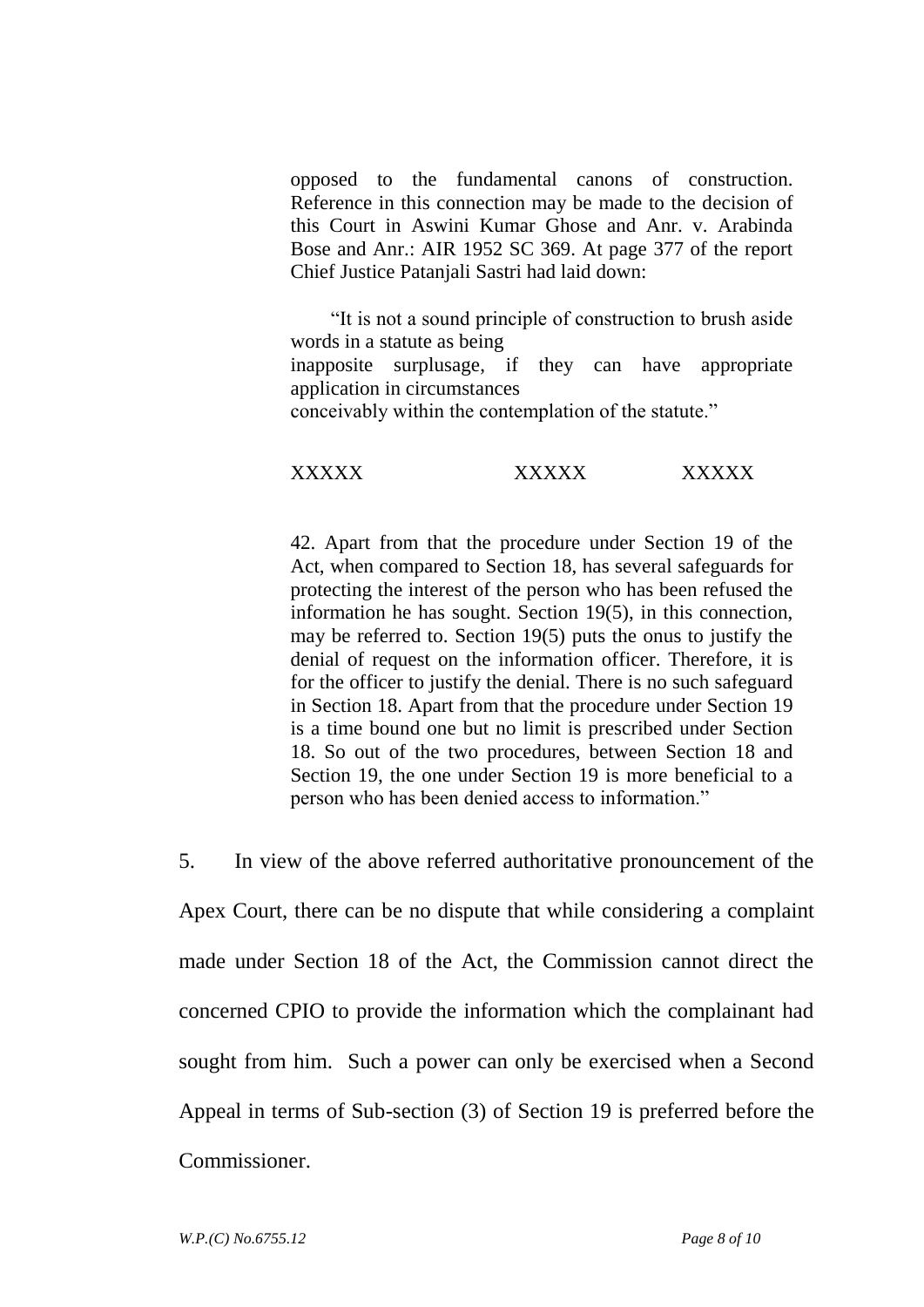6. As noted earlier, in his complaint, the complainant had specifically referred to the above referred order of the Apex Court and had also drawn the attention of the Commission to the legal proposition, as enunciated in the above referred decision. A perusal of the impugned order would show that the Commission either did not at all advert to the above referred decision or for the reasons which cannot be gathered from the order , it decided not to refer to the aforesaid decision of the Apex Court in the impugned order.

7. The complainant, who appears in person, states that in fact such orders have been passed by the Commission in a number of cases despite the attention of the Commission having been specifically drawn to the authoritative pronouncement of the Apex Court. He volunteers to give particulars of some such cases.

8. For the reasons stated hereinabove, the impugned order dated  $19<sup>th</sup>$ July, 2012 passed by the Central Information Commission is hereby set aside and the Commission is directed to dispose of the complaint (No.CIC/SS/C/2012/000336) of the petitioner within four months from today, in accordance with the procedure prescribed in the Act.

9. As regards, the grievance expressed by the petitioner that the Commission, despite its attention being drawn to the above referred